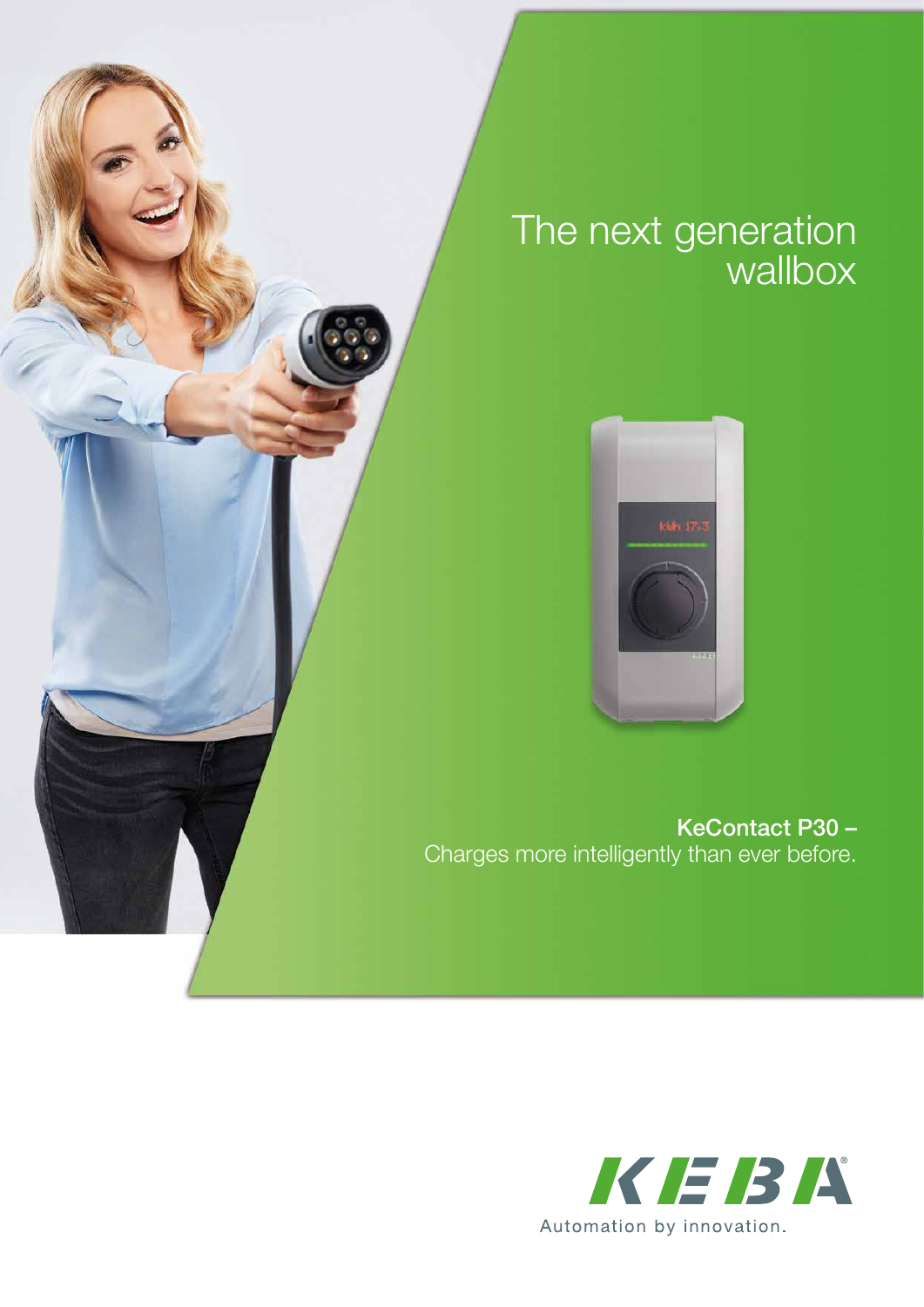# Shaping a sustainable future.

## With intelligent charging infrastructure solutions

Energy will be a key resource. More and more households are relying on renewable energy and now the use of electric vehicles is gaining pace. E-mobility is no longer something for the future but thanks to the continuously increasing number of new models from the major car manufacturers has finally become a thing of the present.

In order for e-mobility to be introduced in the long term, a network of requirement-orientated and intelligent charging infrastructure is needed.

We at KEBA are convinced: Only if charging infrastructure is easy and convenient to use and offers options for networking with alternative energy, e-mobility will be successful.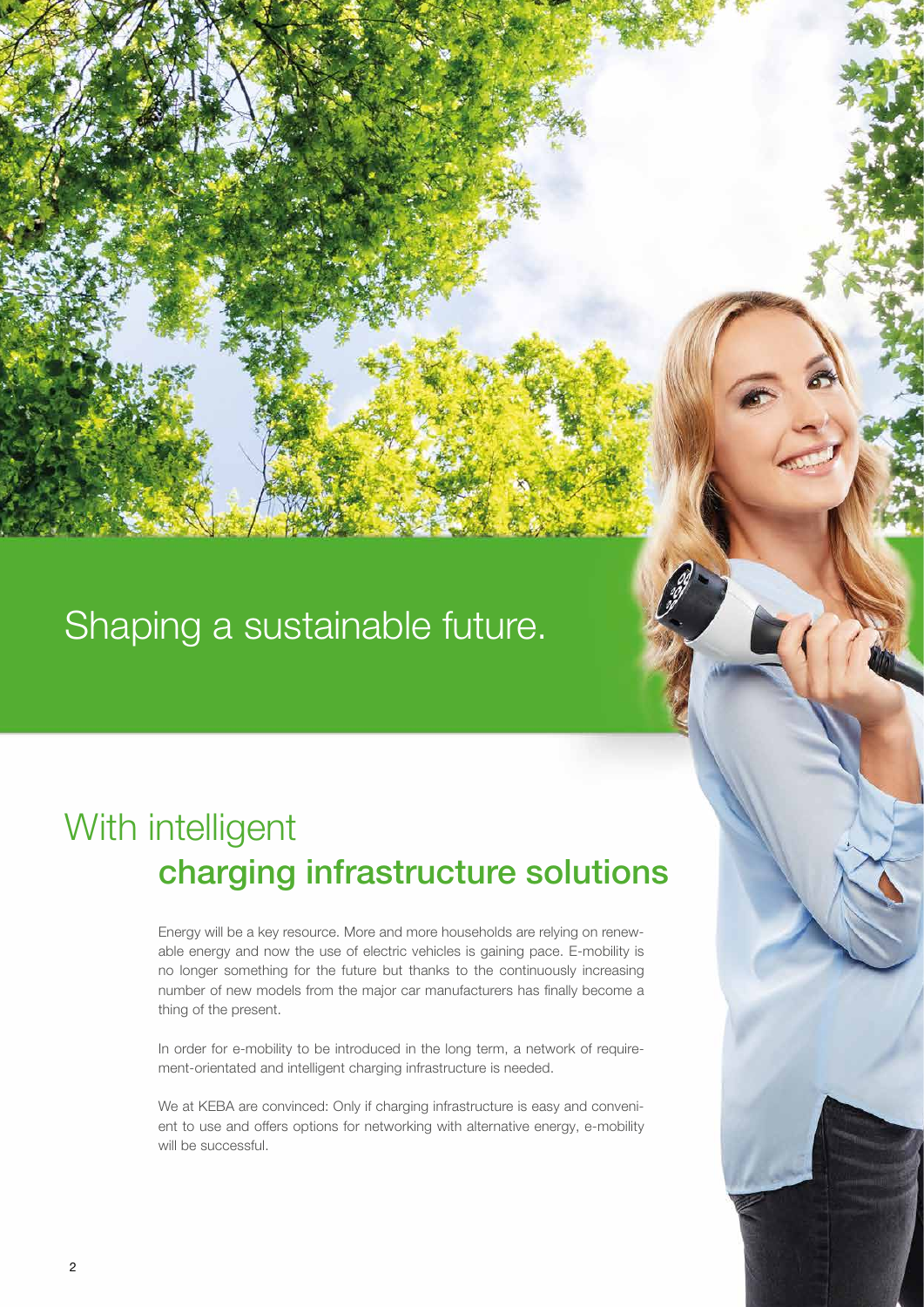#### One that can do it all

Therefore, KEBA's e-mobility solution is more than "just" a charging station. We have made it intelligent and equipped it with countless features and communication standards. So you can not only charge, but also control, communicate and network. And precisely that provides everyone who comes into contact with emobility many advantages - regardless of whether they are an energy supplier, fleet operator or E-car owner.

#### Experience is worth its weight in gold

We have succeeded because we have bundled our substantial knowledge in electronics manufacturing with years of experience in automation construction. And already since 2009, charging infrastructure for e-mobility has been an integral part of KEBA's product and services range. Moreover, our expertise in safety technology and in the area of payment solutions constantly influences development which makes it possible to fulfill the various demands of e-mobility at charging infrastructure.

> Immerse yourself in the world of intelligent charging infrastructure solutions from KEBA!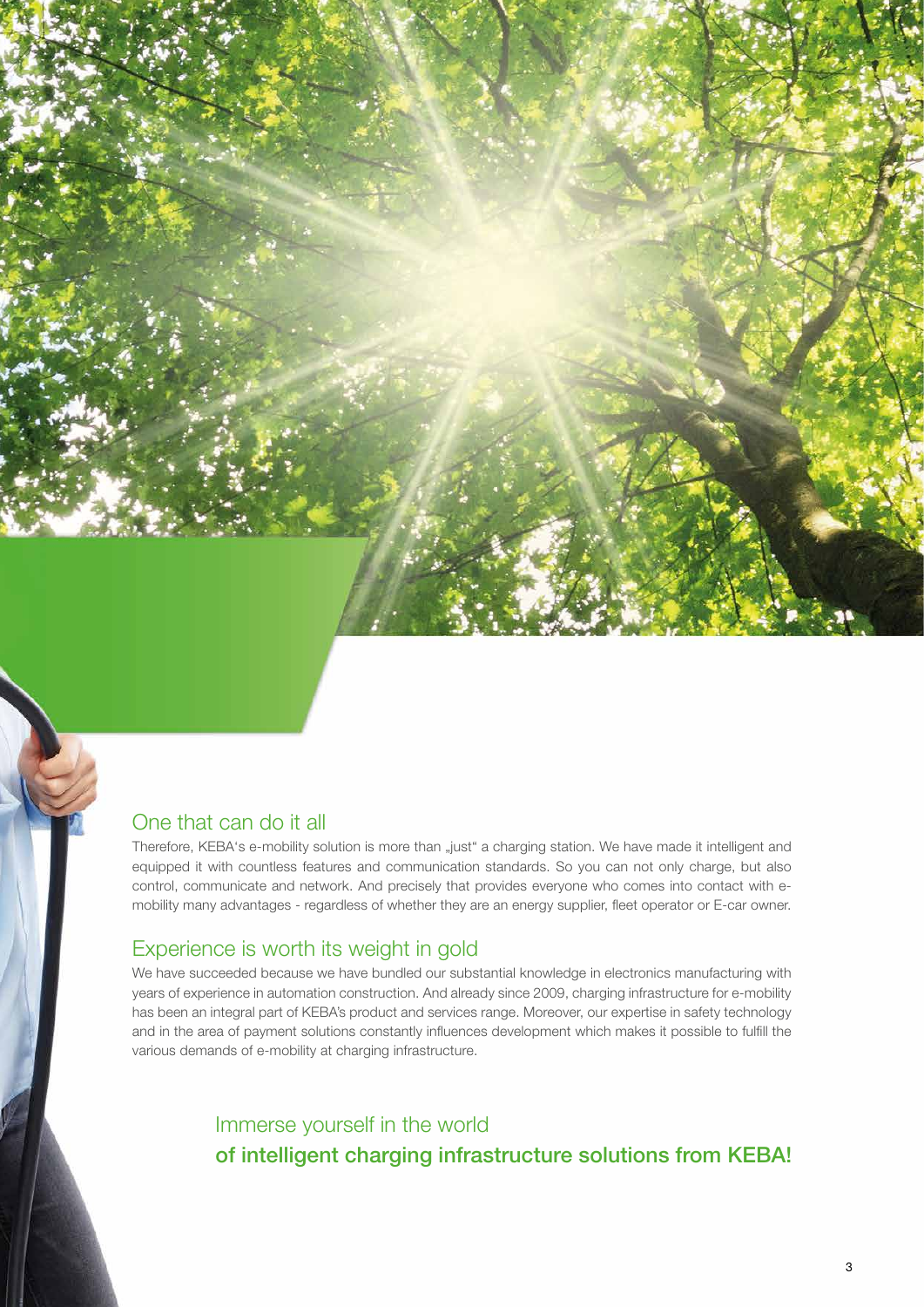

When we started to develop intelligent charging infrastructure, we quickly realized that charging will take place where the electric car is parked. Our course of action was therefore clear: a change from charging columns exclusively for the public sector to a versatile charging station for the public, semi-public and private sector. Today, KeContact P30 is the third generation of wallboxes from KEBA that offers new application possibilities thanks to state-of-the-art communication standards and features.

#### New application possibilities thanks to innovative features:



#### Public and semi-public sector

KeContact P30 can easily be connected to a central system via OCPP 1.5. This is of particular interest for monitoring, billing or load management in the public and semi-public sector.

Local load management enables the reduction of power peaks, thereby smoothing the curves of the energy obtained. In this regard, KeContact P30 acts as a central control unit for further charging points. This results in the maximum use of charging capacity, lasting cost cuts and optimized resource consumption.

Charged kilowatt hours in the public and semi-public sector can also be easily calculated thanks to a fully-integrated, MID-certified energy meter.

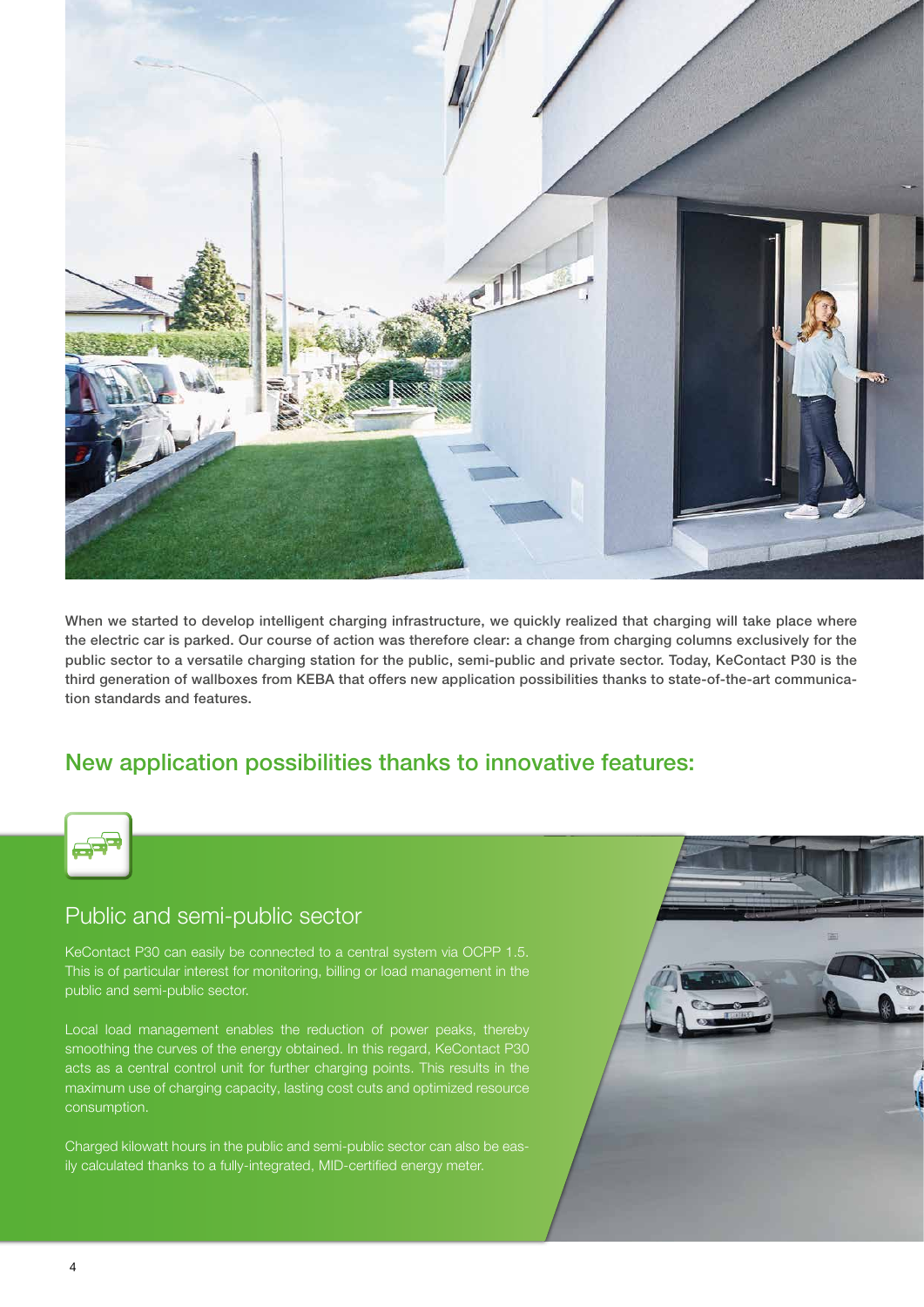# Our best wallbox – conceptually a step ahead.

n



Private sector The wallbox can be controlled easily and status information can be retrieved via user data protocol (UDP) in the smart home. For example, the maximum permissible amount of electrical charge for an electric vehicle can be regulated based on a photovoltaic system, battery storage unit or heat pump.

> External meter data can easily be read out via Modbus protocol so that the charging operations of the electric vehicle can be controlled depending on the house power grid. Thanks to KeContact P30, persons with company vehicles can easily reimburse the costs for the energy charged at home at their employer or the leasing company.



LIKEBA1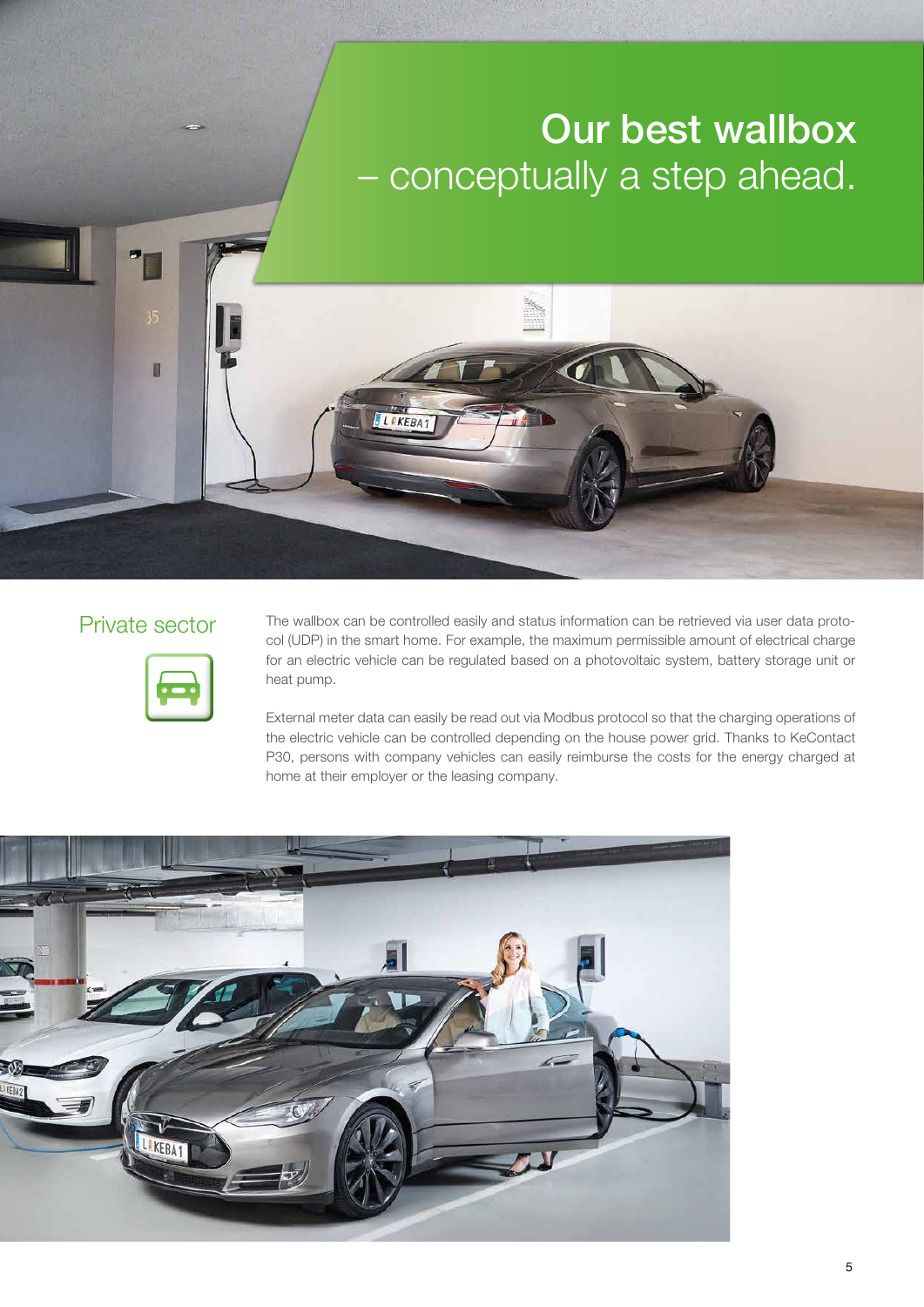

### SAFETY AND AVAILABILITY



#### Wallboxes made in Austria

We deliver hardware and software solutions coordinated with our customers from a single source with our own production facilities in Linz. Our products are regularly tested in the KEBA internal test lab with the latest electric vehicles so that everything runs smoothly in real-time operation.

#### Always available and simply safe

Availability also plays an important role in e-mobility. Who wants to find an electric vehicle which isn't fully charged? And so we are doing everything possible to keep availability at a consistently high level.

This is achieved thanks to a combination of unique features, for example temperature derating, an integrated multirating device (current, voltage and energy) for power monitoring or the **auto-recovery func**tion which also guarantees safe operation.

KeContact P30 also includes DC leakage detection, which eliminates the need for an expensive upstream RCD type B.

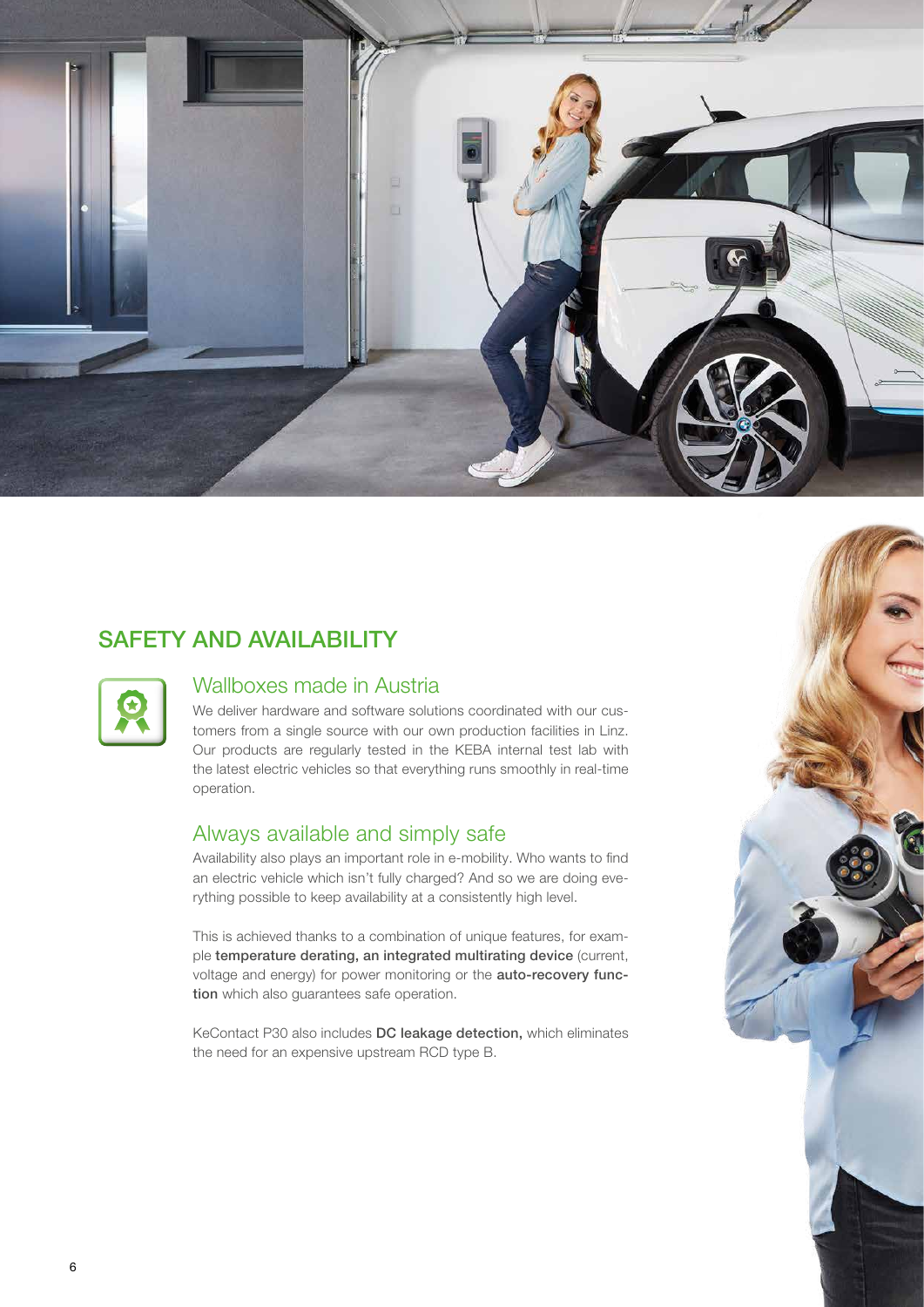# More than just charging. With safety, flexibility and connectivity.

### **FLEXIBILITY**



#### Variant diversity

KeContact P30 is flexible so that it is suitable for any requirement. Four different basic versions, four equipment series and numerous options and features cover all needs with just one power charging station. There are also different installation options (on the wall, as a vertical column, for one or two charging stations), so that nothing is left to be desired.

#### One product for all

With only one core product in different versions, variants and equipment series, KeContact P30 can cover all electric vehicles, application cases, areas of use and markets. This makes our wallbox particularly, but not exclusively, interesting to internationally operating car companies.

### **CONNECTIVITY**



#### The wallbox as a communication center

The networking of the power charging station, its integration into the smart home or in back-end systems and the linking of photovoltaic systems is what makes our KeContact P30 wallbox of particular interest for the future. The power charging station is a communication center for intelligently controlled charging.

And thanks to diverse communication interfaces (USB, LAN, WLAN, GSM), KeContact P30 can be integrated into existing backends, central systems and smart homes.

They lay the foundations for monitoring, control, intelligent load management, billing arrangements and complex regulation of the electric vehicle depending on other consumers. Simply intelligent!